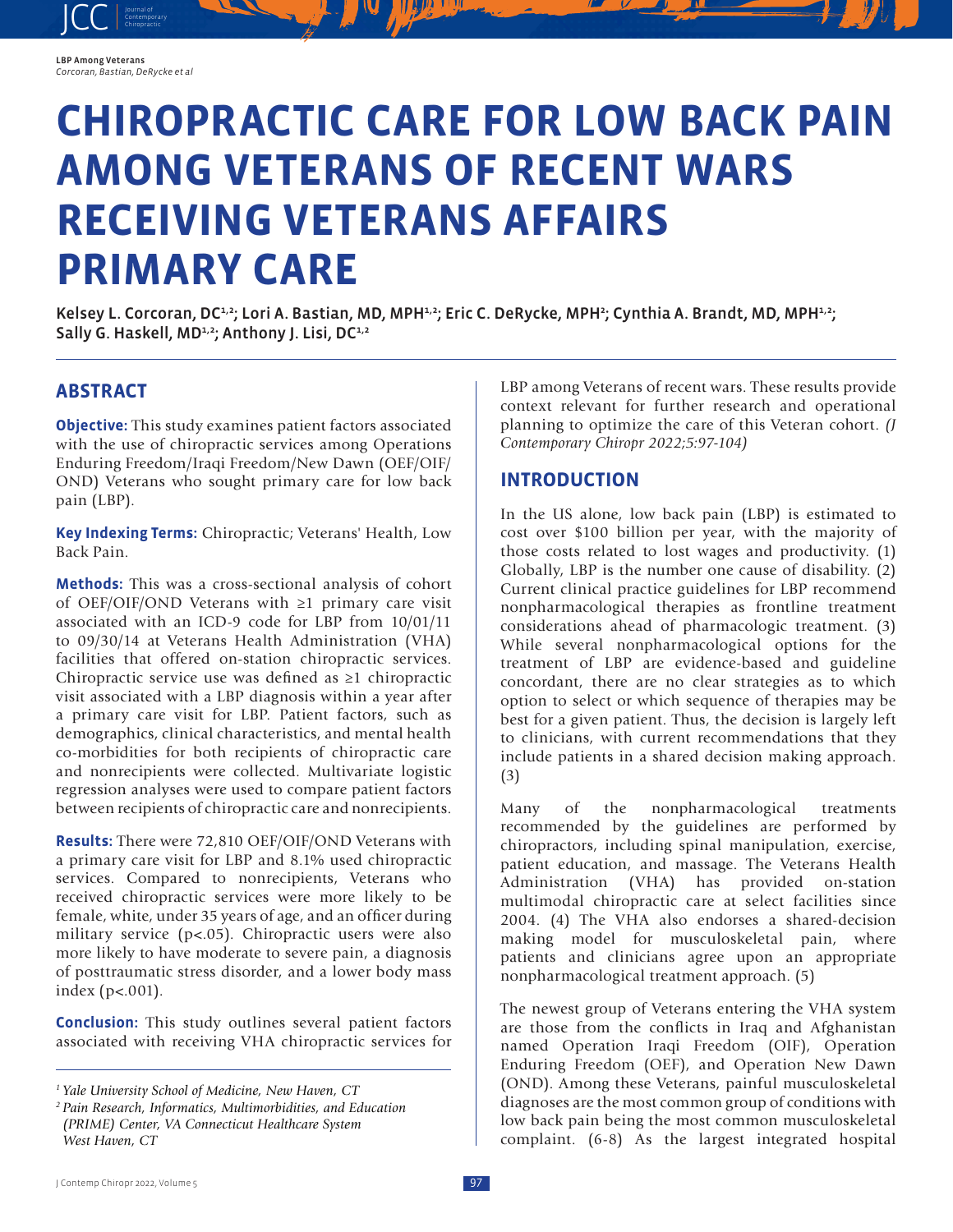network in the US with chiropractic services, the VHA is an ideal setting to conduct a national investigation on the utilization of chiropractic services for LBP. LBP is the most common reason patients use chiropractic services in both the VHA and civilian population. (4,9) The aim of this study was to examine patient factors associated with the use of chiropractic services among Veterans of OEF/OIF/OND with LBP.

## **METHODS**

#### *Study Design/Population*

This work is a cross-sectional analysis of VHA administrative data. The study population is the OEF/ OIF/OND roster, provided to VHA by the Department of Defense Manpower Data Center's (DMDC) Contingency Tracking System. The roster is a list of Veterans who separated from OEF/OIF/OND military service and enrolled in VHA healthcare between 10/01/01 and 09/30/14. Our analyses included only Veterans with at least 1 primary care visit associated with an International Classification of Diseases, Ninth Revision (ICD-9) code for LBP from 10/01/11 to 09/30/14 at VHA facilities that offered on-station chiropractic services during that time. A complete list of ICD-9 diagnoses for LBP used in this study is included in Appendix 1. To qualify as a VHA facility that offered on-station chiropractic services, facilities were required to maintain a minimum of 300 unduplicated patient encounters occurring in chiropractic clinics in each fiscal year from 10/01/11 to 9/30/15, to account for the entire time frame in which the primary care visit associated with LBP could occur plus the additional year to observe chiropractic use. This threshold was set to ensure chiropractic services were adequately available on-station at VHA facilities for each year of the study. The study was approved by the institutional review board of the Veterans Affairs Connecticut Healthcare System.

#### *Data Sources*

The DMDC roster includes information on Veterans' sex, race/ethnicity, date of birth, date of last deployment, branch of service (Army, Navy, Air Force, or Marine Corps), component (National Guard, Reserve, or active duty), and rank (officer, including warrant officer, or enlisted). All roster data were current at the time of separation from military service. Data on eligible Veterans were linked to VHA administrative and clinical data contained within the Corporate Data Warehouse (CDW). These databases provide a record of inpatient and outpatient health care encounters including patient demographics, clinic visits, medication prescriptions, and other healthcare services.

*Variable of Interest: Chiropractic Services Use*

Chiropractic services use was defined as ≥1 chiropractic visit associated with a LBP diagnosis within +365 days from the primary care visit for LBP. The number of chiropractic visits within +365 days from the primary care visit for LBP was also collected.

#### *Covariates*

*• Demographics*

Demographic variables including age, sex, race/ ethnicity (i.e., black, Hispanic, other/unknown, white), and education were also examined.

*• Military Rank*

Military rank from prior military service was categorized as Enlisted or Officer/Warrant.

#### *• Medication Use*

Opioid medications included formulations from the CN101 VHA drug class such as butorphanol, codeine, dihydrocodeine, fentanyl, hydrocodone, hydromorphone, levorphanol, meperidine, morphine, nalbuphine, opium, oxycodone, oxymorphone, pentazocine, propoxyphene, and tapentadol. Buprenorphine and methadone were excluded as they are predominantly used to treat opioid use disorder. While opioid use disorder is not the only reason these medications are prescribed, these medications were excluded to ensure that individuals being treated for opioid dependence were not included in the analyses. Data on prior chronic opioid use were collected and defined as receipt of opioid medications for > 90 days of the year preceding the primary care visit for LBP.

#### *• Mental Health Conditions*

The Agency for Healthcare Research and Quality's Clinical Classifications Software ICD-9 codes were used to identify mental health conditions. (10) We examined the following conditions based on their relatively high prevalence in Veteran populations and their frequent comorbidity with painful conditions: Major Depressive Disorder, Bipolar Disorder, Posttraumatic Stress Disorder (PTSD), Schizophrenia, and Substance Use Disorders, including alcohol or drug use. ICD-9 codes for mental health conditions were collected if they appeared at any time in the Veteran's VHA medical record.

*• Smoking*

Smoking status was determined using methodology from McGinnis *et al*. that uses EHR Health Factors Smoking data from clinical reminders. (11) Veterans were categorized as never, former, or current smokers using a comprehensive algorithm using key words (e.g., current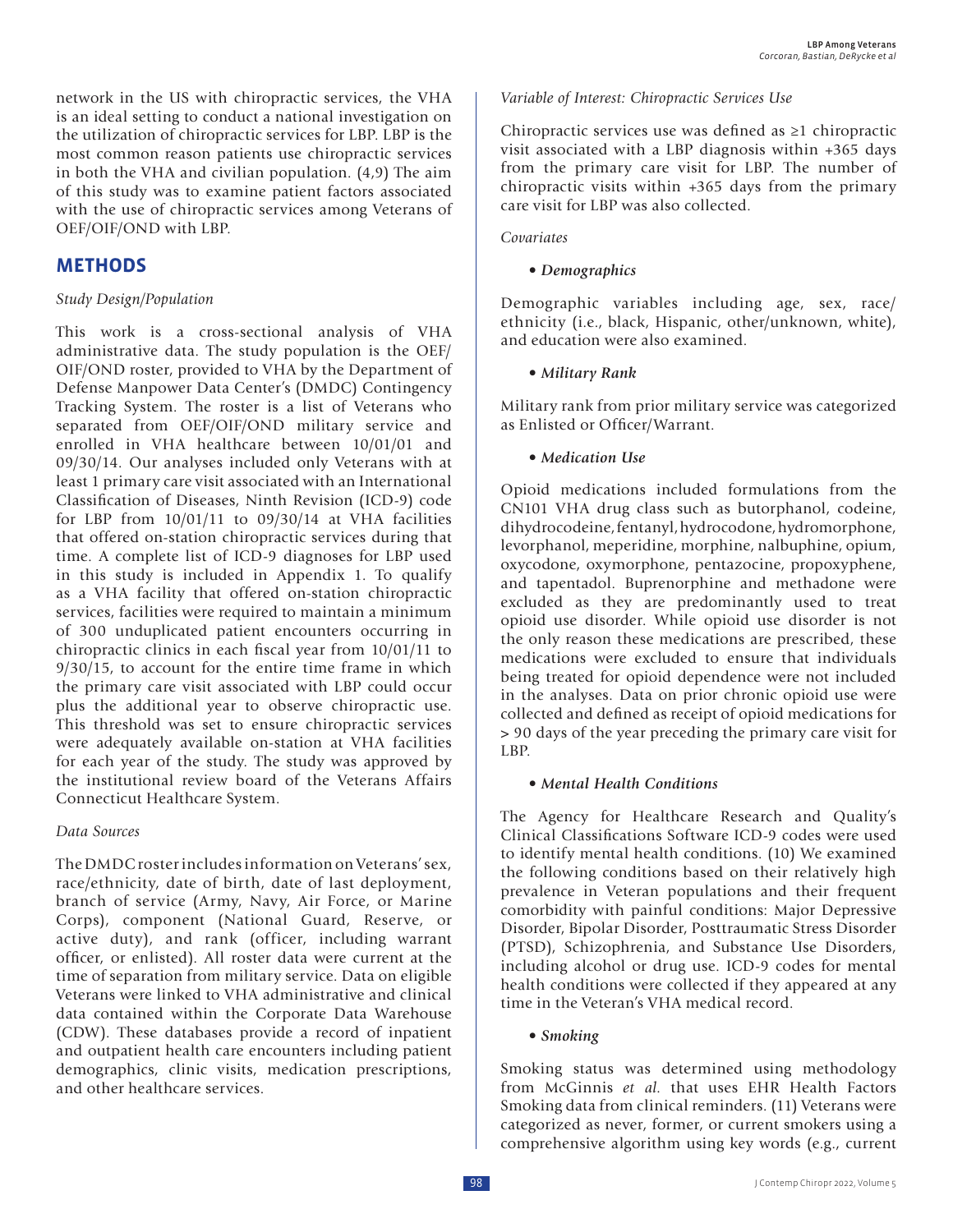smoker, never smoker, tobacco counseling) found in text entries and results from clinical reminders in CDW (11). The most common smoking status was collected.

McGinnis found high agreement between EHR Health Factors smoking data and survey results (11).

#### *• Pain-Related Variables*

Veterans presenting to VHA clinics are screened for the presence and intensity of pain using a 0–10 numeric rating scale (NRS). Veterans are asked to "rate your current pain on a 0 (no pain) to 10 (worst pain imaginable)" scale, and the response is recorded in a data field in the electronic health record (EHR). We selected the highest pain intensity (within+/− 30 days of the primary care visit for LBP). Pain intensity was categorized as none to mild (0–3), moderate (4-6), or severe (7–10). (12)

#### *• Body Mass Index*

Body mass index (BMI,  $\text{kg/m}^2$ ) was extracted using the most recent height and weight recorded in the EHR.

#### *Analysis*

The associations between chiropractic services use and demographics/co-morbidities were examined among Veterans who were seen at primary care for a LBP diagnosis. Chi-square tests were run for categorical data; T-tests and Wilcoxon Rank Sum Test were used for continuous variables. Multivariate logistic regression analyses were used to examine the association of pain-related variables on use of chiropractic services, controlling for potential confounders such as age, sex, mental health diagnoses, smoking status, pain intensity, and BMI.

## **RESULTS**

Forty-one VHA facilities met the inclusion criteria (Appendix 2). There were 72,810 OEF/OIF/OND Veterans with at least 1 primary care visit for LBP at those 41 facilities. The typical OEF/OIF/OND Veteran presenting with LBP to primary care was a white male under the age of 35 (Table 1).

Of Veterans who presented to primary care for LBP, 8.1% used chiropractic services for LBP management within the next year. The mean number of chiropractic visits per Veteran in that year was 3 (interquartile range 1-5). On average, chiropractic services were initiated 36 days after the index visit to primary care for LBP.

Compared to nonrecipients, Veterans who received chiropractic services were more likely to be female, white, under 35 years of age, and an officer during military service (p<0.05). [Table 1]. Chiropractic users were also more likely to have moderate to severe pain, a diagnosis of PTSD, and a lower BMI (p<0.001).

#### *Table 1. Demographic and clinical characteristics of Veterans with LBP by chiropractic use*

|                                                                                           | <b>Chiropractic</b><br>$N = 5,894$ | <b>No</b><br>Chiropractic<br>$N = 66, 544$ | <b>Total</b><br>$N = 72,438$ | <b>P</b> Value |
|-------------------------------------------------------------------------------------------|------------------------------------|--------------------------------------------|------------------------------|----------------|
| Age<br><35 years old<br>$\geq$ 35 years old                                               | 60.9<br>39.1                       | 56.6<br>43.4                               | 56.9<br>43.1                 | < .0001        |
| Sex<br>Female<br>Male                                                                     | 13.9<br>86.4                       | 11.1<br>88.9                               | 11.3<br>88.7                 | < .0001        |
| Race<br>White<br>Black<br>Hispanic<br>Other/Unknown                                       | 65.4<br>14.3<br>14.0<br>6.3        | 62.5<br>16.8<br>14.2<br>6.5                | 62.8<br>16.6<br>14.2<br>6.4  | < .0001        |
| Rank<br>Enlisted<br>Officer/Warrant                                                       | 94<br>6                            | 94.8<br>5.2                                | 94.8<br>5.2                  | 0.02           |
| Education<br>Highschool or Greater<br>Less than Highschool                                | 98.7<br>1.3                        | 98.7<br>1.3                                | 98.7<br>1.3                  | 0.84           |
| <b>Comorbidities</b>                                                                      |                                    |                                            |                              |                |
| <b>PTSD</b>                                                                               | 55.1                               | 51.3                                       | 51.6                         | < .0001        |
| Major Depression                                                                          | 18.7                               | 17.8                                       | 17.9                         | 0.07           |
| <b>Bipolar Disorder</b>                                                                   | 8.7                                | 8.6                                        | 8.6                          | 0.88           |
| Schizophrenia                                                                             | 0.3                                | 0.5                                        | 0.5                          | 0.2            |
| Drug Use Disorder                                                                         | 9.2                                | 9.3                                        | 9.3                          | 0.89           |
| Alcohol Use<br>Disorder                                                                   | 17.5                               | 16.7                                       | 16.7                         | 0.11           |
| <b>Clinical Characteristics</b>                                                           |                                    |                                            |                              |                |
| Prior Chronic Opioid<br>Prescriptions <sup>A</sup>                                        | 8.8                                | 9.5                                        | 9.4                          | 0.09           |
| Smoking <sup>B</sup><br>Current<br>Former<br>Never                                        | 32.3<br>20.2<br>47.5               | 37.1<br>19.3<br>43.7                       | 43.9<br>33.7<br>22.4         | < .0001        |
| Pain Severity (NRS) <sup>C</sup><br>None to Mild (0-3)<br>Moderate (4-6)<br>Severe (7-10) | 39.6<br>36.5<br>23.9               | 44.3<br>33.5<br>22.5                       | 43.9<br>33.7<br>22.4         | < .0001        |
| $BMI \geq 30^D$                                                                           | 43.2                               | 46.0                                       | 45.8                         | < .0001        |

*LBP=low back pain PTSD=Posttraumatic Stress Disorder, NRS=numeric rating scale, BMI=body mass index*

- *A ≥90 days of opioid prescriptions within the year prior to the index primary care visit for LBP*
- *B Missing 6,292 (8.7%)*
- *C Missing 2,627 (3.6%)*
- *D Missing 641 (0.9%)*

Several factors were associated with a higher likelihood of receiving chiropractic care, including female sex (odd ratio [OR] 1.26, 95% confidence interval [CI] 1.16-1.37), white race (OR 1.17, 95% CI 1.11-1.24), PTSD (OR 1.16, 95% CI 1.10-1.23) and moderate to severe pain (OR 1.11, 95% CI 1.15-1.29). Additional factors associated with a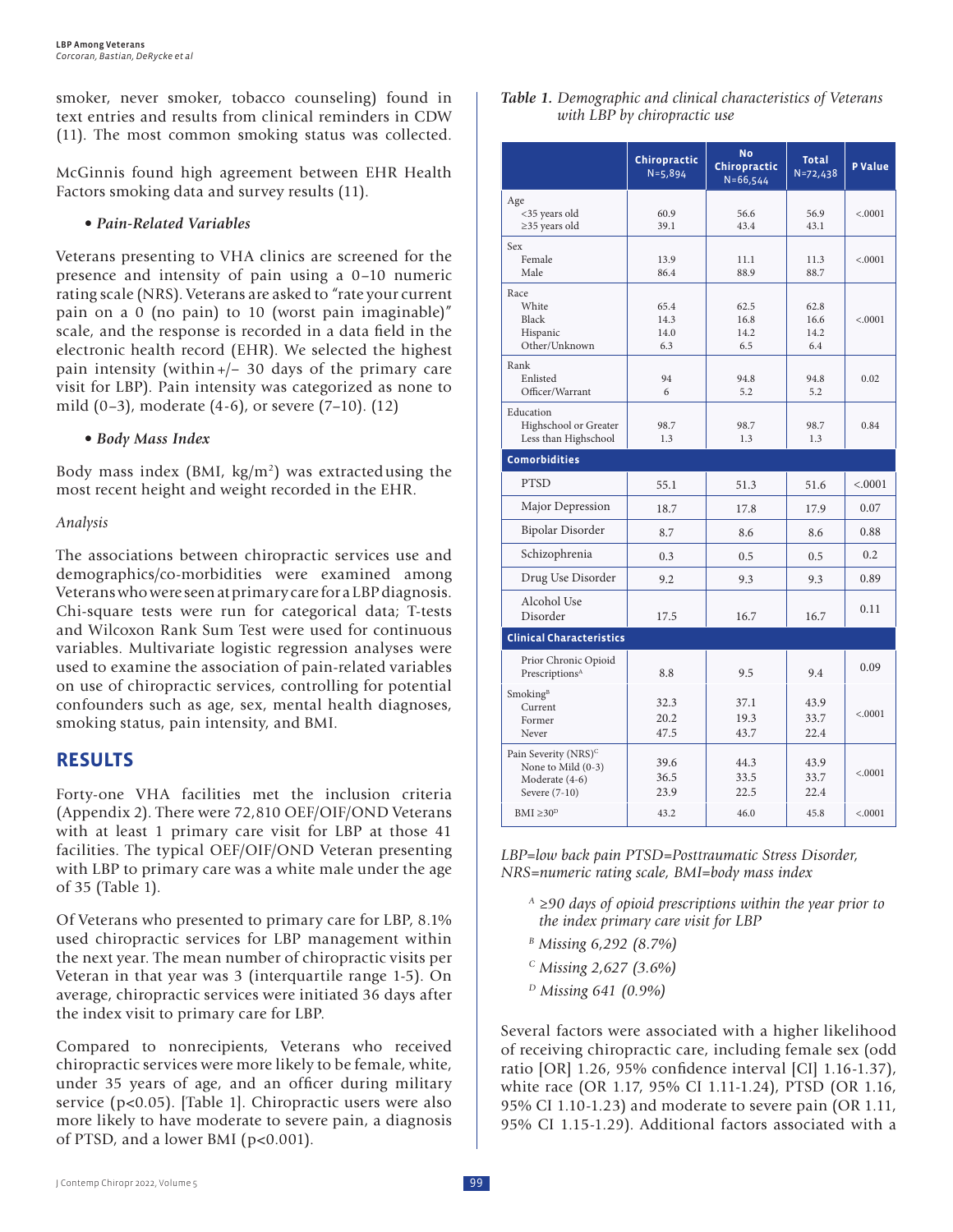| <b>Odds Ratio Estimates</b>                       |                          |                                         |      |  |  |  |
|---------------------------------------------------|--------------------------|-----------------------------------------|------|--|--|--|
| Characteristic                                    | Point<br><b>Estimate</b> | 95% Wald confidence<br><b>intervals</b> |      |  |  |  |
| Age $\geq$ 35 years old                           | 0.84                     | 0.79                                    | 0.89 |  |  |  |
| Female                                            | 1.26                     | 1.16                                    | 1.37 |  |  |  |
| White                                             | 1.17                     | 1.11                                    | 1.24 |  |  |  |
| Current smoker                                    | 0.81                     | 0.77                                    | 0.87 |  |  |  |
| <b>PTSD</b>                                       | 1.16                     | 1.10                                    | 1.23 |  |  |  |
| Moderate to severe pain <sup>A</sup>              | 1.22                     | 1.15                                    | 1.29 |  |  |  |
| $BMI \geq 30$                                     | 0.90                     | 0.85                                    | 0.95 |  |  |  |
| Prior chronic opioid<br>prescription <sup>B</sup> | 0.88                     | 0.80                                    | 0.97 |  |  |  |

*Table 2. Variables associated with chiropractic use*

*PTSD=Posttraumatic Stress Disorder, BMI=body mass index,* 

*A Numeric rating scale pain score of 4-10*

*B ≥90 days of opioid prescriptions within the year prior to the index primary care visit for low back pain*

change in likelihood of receiving chiropractic services are presented in Table 2.

## **DISCUSSION**

Among our study sample of OEF/OIF/OND Veterans with LBP at facilities where chiropractic care was available, 8.1% received chiropractic services within 1 year. One study of Veterans with chronic musculoskeletal pain found that approximately 4% of those with low back pain would go on to receive on-station VHA chiropractic services, acupuncture or massage over a 3-year study period. (13) By limiting our study sample to Veterans at facilities with on-station chiropractic clinics, we may have a better understanding of what access to chiropractic services for LBP may look like if these services were more widely available in-house at VHA facilities. There are currently 176 VHA locations with on-station chiropractic clinics. (14) The VHA currently has 1,255 sites of care nationally, which includes medical centers and community-based outpatient clinics, with on-station chiropractic care only available at a fraction of those facilities. (15)

Among Veterans from all periods of service, chiropractic users tend to be younger and have a higher proportion of female users compared to the general VHA population. (4) In our study, where the sample was limited to Veterans of recent wars, female sex and being younger than 35 years of age was still associated with chiropractic use. Younger age is known to be a predictor of complementary and integrative health (CIH) use in the Veteran population. (16) Of all patients seeking chiropractic services worldwide, chiropractic patients are more likely to be female than male. (9) In the Veteran population,

women use CIH therapies more often than men. (16) While this general trend of women being more likely to use chiropractic services than men was seen in our study sample, we still saw that approximately 10% of women and 8% of men used chiropractic care for LBP.

In our sample, race/ethnicity was associated with chiropractic services use for LBP, with white race associated with a higher likelihood of chiropractic services use and Black race associated with lower likelihood. These trends are consistent with CIH in the Veteran population. (16) Among the general US population, individuals who used care consisting of chiropractic or osteopathic manipulation were more likely to be white than nonusers of manipulation based on 2012 National Health Interview Study data. (17)

A diagnosis of PTSD was associated with a higher likelihood of receiving chiropractic services. One study of OEF/OIF/OND Veteran who use chiropractic care found that over half of these Veterans had a diagnosis of PTSD. (18) Veterans with PTSD report higher pain severity and there is strong evidence that PTSD is associated with chronic pain. (19,20) Evidence show that the interaction between PTSD and pain predict increased the utilization of healthcare services, and that Veterans who have co-occurring pain and PTSD have higher healthcare utilization than Veterans with either PTSD or pain only. (21,22) The increased likelihood of Veterans with PTSD to initiate chiropractic care for their LBP is consistent with this trend of higher healthcare utilization.

Pain severity was associated with an increased likelihood of initiating chiropractic services. This association is consistent with evidence suggesting that more severe pain is associated with increased utilize of healthcare services. (23-25) Since multimodal chiropractic care includes many of the frontline treatments recommended for LBP and has also been recommended for increased uptake in VHA for musculoskeletal pain, it is logical that the increased healthcare utilization for individuals with higher pain scores may include visits to chiropractic services. (3,4)

Both obesity and current smoking were associated with a decreased likelihood of initiation of chiropractic services of LBP. This is interesting because several studies in the Veteran population have demonstrated that both obesity and smoking are associated with musculoskeletal conditions and higher pain intensities. (26-28) A lack of knowledge about chiropractic care could be responsible for this trend. In general, medical doctors and the public report knowing little about chiropractic care unless they have been personally exposed to the healthcare discipline. (29,30) Doctors tend to refer to chiropractic clinics that specialize in sports injuries and rehabilitation more than other types of chiropractic clinics. (31) Chiropractors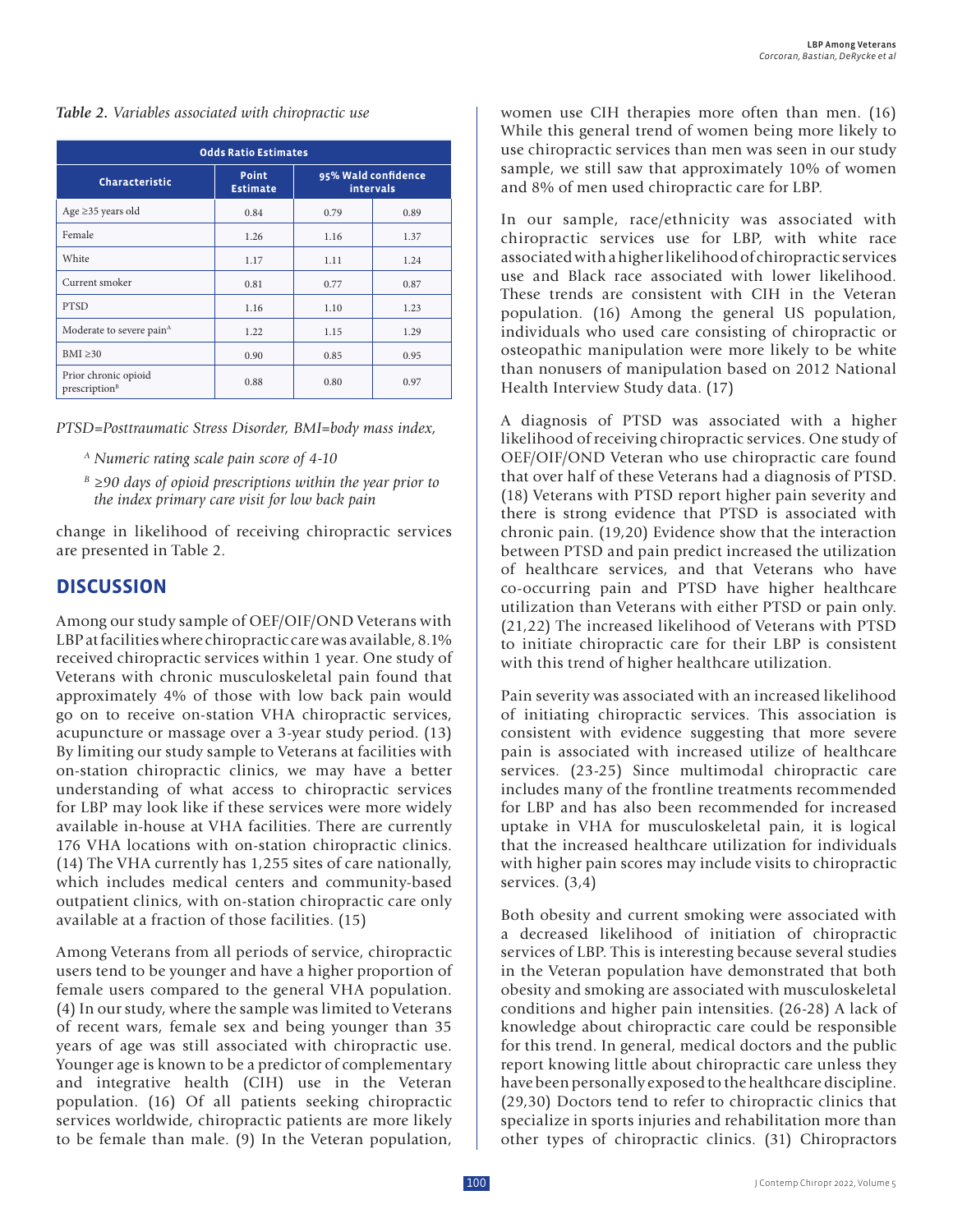are increasingly involved in athletic medical teams, including high profile positions in organizations such as the National Football League and Olympics. (32,33) It is possible PCPs and/or Veterans themselves may think a consultation to chiropractic services is more appropriate for individuals that they consider physically active and healthy. Neither obesity nor current smoking is a contraindication to chiropractic care, and one study found that obesity had no impact on LBP outcomes following a course of chiropractic care at one VHA medical center. (34,35) However, a study of pain and disability outcomes with chiropractic care in the civilian population did find an association between less effective treatment outcomes and obesity. (36)

Prior chronic opioid use was also associated with a lower likelihood of initiating chiropractic care for LBP. While current clinical practice guidelines for low back pain and the Centers for Disease Control Guidelines for prescribing opioids for chronic pain are clear in their recommendation to trial nonopioid treatments first, many questions still remain about the use of chiropractic care for individuals already on long-term opioid therapy, including the effectiveness, possible role in an opioid taper, and the most effective sequencing of chiropractic care with other nonopioid therapies. (3,37) A prior study of Veterans of recent wars that used VHA chiropractic services have found that 31.3% receive opioid prescriptions +/- 90 days of an initial chiropractic visit. (38) While our study results highlight a lower likelihood of chiropractic services use for chronic opioid users, one VHA facility that implemented a stepped care model of pain management for Veterans on long-term opioid therapy found that over a 4-year study period, referrals to chiropractic services increased. (39) This same study highlighted that PCPs often had difficulty deciding which specialty service to refer their patients to for additional pain management options. (39) While many questions still remain about chiropractic care for individuals receiving opioid therapy, there is increasing evidence that chiropractic care is inversely associated with opioid receipt for patients with LBP. (40-44)

Our results add to the existing literature by focusing on the most common reason for chiropractic services consultation in VHA and assessing the relationship between patient factors and chiropractic services use after a PCP visit for LBP. While multimodal chiropractic care in VHA contains multiple guideline concordant therapies for treating LBP, it is still unclear which patients may benefit most from receiving chiropractic care over other guideline-concordant frontline nonpharmacological interventions. (3) However, certain patient characteristics were associated with increased likelihood of receiving chiropractic services. Further research is needed to better understand if these trends are consistent for other

nonpharmacological treatments for LBP, or if they are unique to chiropractic care in VA.

#### *Limitations*

There are several limitations to our findings. Veterans from recent wars included for analysis had to have at least one visit to VHA primary care associated with an ICD-9 code for LBP. These results may not be generalizable to civilian populations, Veterans who do not receive their medical care at VHA and Veterans from other periods of service. This study is a cross-sectional examination, and it is inappropriate to make any claims about causation from the variables studied. Use of chiropractic services in the VHA is much lower than in civilian and Department of Defense populations, and it is possible that chiropractic use was influenced by facility factors associated with chiropractic access, which were not studied here. (30,45) The pain intensity analyzed was a one-time collection of highest pain score within +/- 30 days of the PCP visit for LBP; therefore, the precise pain scores associated with the LBP complaint may not be represented if the Veteran had other pain complaints in that time frame. This pain score may also not be reflective of the Veteran's pain on the days of chiropractic visits for LBP. The BMI analyzed was calculated from Veterans' most recent height and weight entries and may not reflect their BMI during the time of their LBP.

## **CONCLUSION**

Nearly 1 in 10 Veterans of recent wars presenting to VHA primary care with LBP received chiropractic care within 1 year. Factors associated with an increased likelihood of chiropractic services use included female sex, white race, moderate to severe pain intensity, and a diagnosis of PTSD. Current smoking, obesity and prior chronic opioid prescriptions were associated with a decreased likelihood of chiropractic services use. Recognition of these factors is important for better understanding trends of use of VHA chiropractic services for LBP.

## **REFERENCES**

- 1. Katz JN. Lumbar disc disorders and low-back pain: socioeconomic factors and consequences. J Bone Joint Surg Am 2006;88 Suppl 2:21-24
- 2. Global, regional, and national incidence, prevalence, and years lived with disability for 310 diseases and injuries, 1990-2015: a systematic analysis for the Global Burden of Disease Study 2015. Lancet 2016;388(10053):1545-1602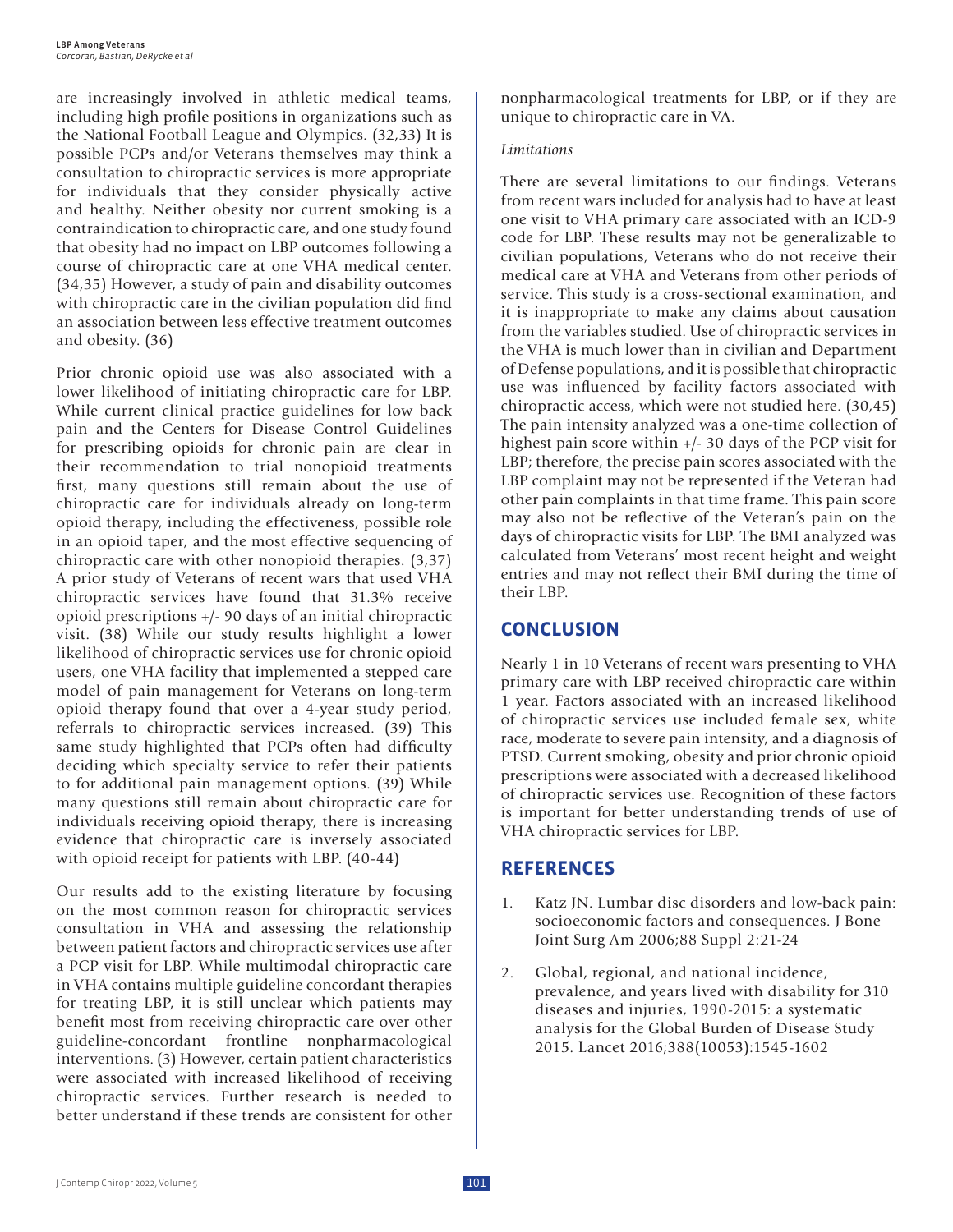- 3. Qaseem A, Wilt TJ, McLean RM, Forciea MA. Noninvasive treatments for acute, subacute, and chronic low back pain: a clinical practice guideline from the American College of Physicians. Ann Intern Med 2017;166(7):514-530
- 4. Lisi AJ, Brandt CA. Trends in the use and characteristics of chiropractic services in the Department of Veterans Affairs. J Manipulative Physiol Ther 2016;39(5):381-386
- 5. Kligler B, Bair MJ, Banerjea R *et al*. Clinical policy recommendations from the VHA State-of-the-Art Conference on Non-Pharmacological Approaches to Chronic Musculoskeletal Pain. J Gen Intern Med 2018;33(Suppl 1):16-23
- 6. Phillips KM, Clark ME, Gironda RJ *et al*. Pain and psychiatric comorbidities among two groups of Iraq and Afghanistan era Veterans. J Rehabil Res Dev 2016;53(4):413-432
- 7. Driscoll MA, Higgins DM, Seng EK *et al*. Trauma, social support, family conflict, and chronic pain in recent service veterans: does gender matter? Pain Med 2015;16(6):1101-1111
- 8. Analysis of VHA Healthcare Utilization among US Global War on Terrorism (GWOT) Veterans. In: Hazards VOoPHaE, ed2009
- 9. Beliveau PJH, Wong JJ, Sutton DA *et al*. The chiropractic profession: a scoping review of utilization rates, reasons for seeking care, patient profiles, and care provided. Chiropr Man Therap. 2017;25:35
- 10. Elixhauser A, Steinder C, Palmer L. Clinical Classifications Software (CCS) for ICD-9-CM. 2008; https://hcup-us.ahrq.gov/toolssoftware/ccs/ ccs.jsp. Accessed December 5, 2017
- 11. McGinnis KA, Brandt CA, Skanderson M *et al*. Validating smoking data from the Veteran's Affairs Health Factors dataset, an electronic data source. Nicotine Tob Res 2011;13(12):1233-1239
- 12. Goulet JL, Brandt C, Crystal S *et al*. Agreement between electronic medical record-based and self-administered pain numeric rating scale: clinical and research implications. Med Care 2013;51(3):245-250
- 13. Han L, Goulet JL, Skanderson M *et al*. Evaluation of complementary and integrative health approaches among US veterans with musculoskeletal pain using propensity score methods. Pain Med 2019;20(1):90-102
- 14. VHA Chiropractic Services. On-station chiropractic patients and visits by facility with VAST type. 2021; https://vhabynwebconres.ro4. med.va.gov/Reports/r3. Accessed May 17, 2021
- 15. US Department of Veterans Affairs. Veterans Health Administration. 2019; https://www.va.gov/ health/aboutvha.asp#:~:text=The%20Veterans%20 Health%20Administration%20(VHA,Veterans%20 enrolled%20in%20the%20VA. Accessed January 21, 2021
- 16. Evans EA, Herman PM, Washington DL *et al*. Gender differences in use of complementary and integrative health by U.S. military veterans with chronic musculoskeletal pain. Womens Health Issues 2018;28(5):379-386
- 17. Forte ML, Maiers M. Differences in function and comorbidities between older adult users and nonusers of chiropractic and osteopathic manipulation: a cross-sectional analysis of the 2012 National Health Interview Survey. J Manipulative Physiol Ther 2019;42(6):450-460
- 18. Coleman BC, Corcoran KL, DeRycke EC *et al*. Factors associated with posttraumatic stress disorder among veterans of recent wars receiving Veterans Affairs chiropractic care. J Manipulative Physiol Ther 2020;43(8):753-759
- 19. Outcalt SD, Ang DC, Wu J, Sargent C, Yu Z, Bair MJ. Pain experience of Iraq and Afghanistan veterans with comorbid chronic pain and posttraumatic stress. J Rehabil Res Dev 2014;51(4):559-570
- 20. Fishbain DA, Pulikal A, Lewis JE, Gao J. Chronic pain types differ in their reported prevalence of post -traumatic stress disorder (PTSD) and there is consistent evidence that chronic pain Is associated with PTSD: an evidence-based structured systematic Rreview. Pain Med 2017;18(4):711-735
- 21. Lang KP, Veazey-Morris K, Berlin KS, Andrasik F. Factors affecting health care utilization in OEF/ OIF veterans: the impact of PTSD and pain. Mil Med. 2016;181(1):50-55
- 22. Outcalt SD, Yu Z, Hoen HM, Pennington TM, Krebs EE. Health care utilization among veterans with pain and posttraumatic stress symptoms. Pain Med 2014;15(11):1872-1879
- 23. Nalamachu S, Robinson RL, Viktrup L *et al*. Pain severity and healthcare resource utilization in patients with osteoarthritis in the United States. Postgrad Med.2021;133(1):10-19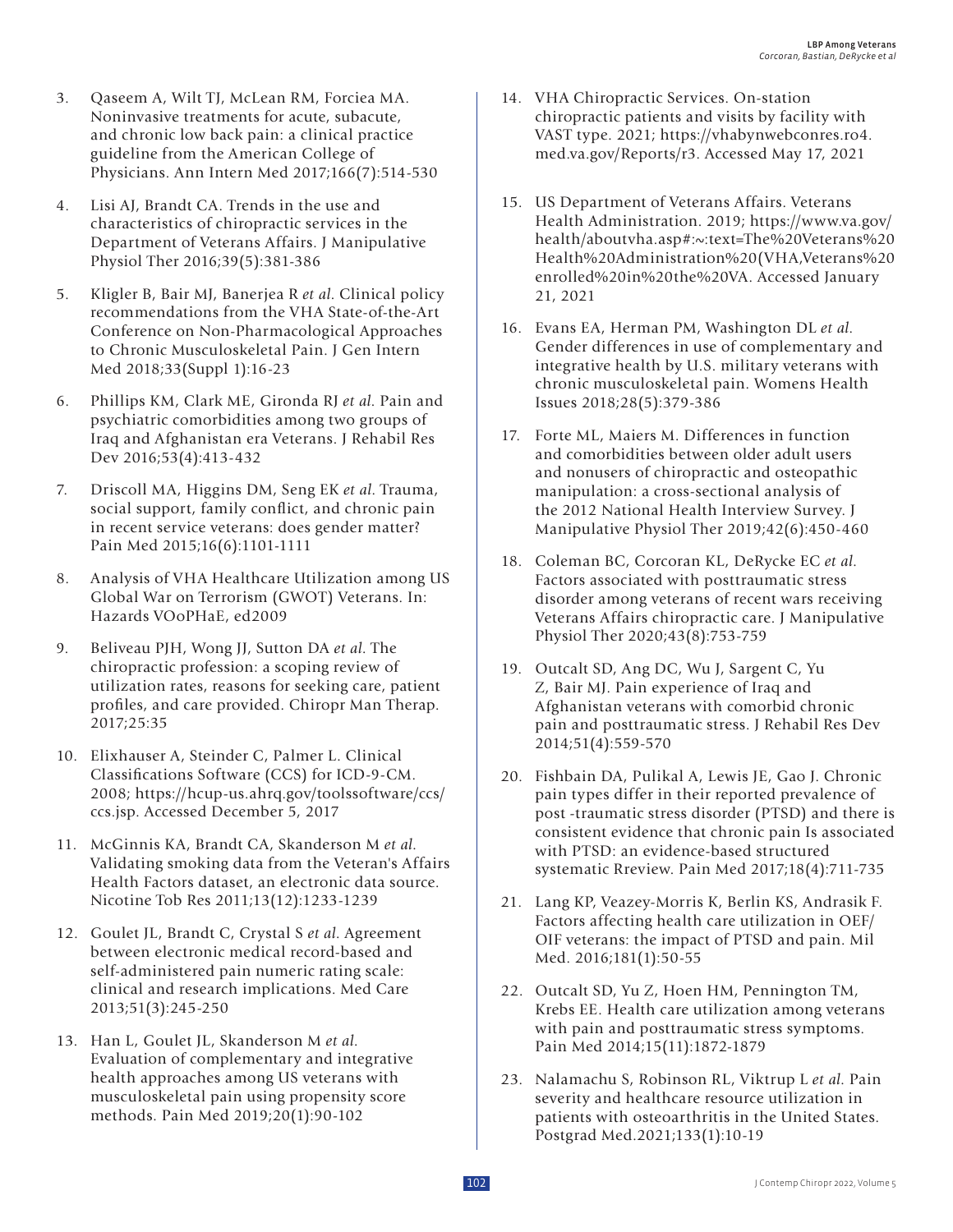- 24. Wei W, Gandhi K, Blauer-Peterson C, Johnson J. Impact of pain severity and opioid use on health care resource utilization and costs among patients with knee and hip osteoarthritis. J Manag Care Spec Pharm 2019;25(9):957-965
- 25. Witt EA, Kenworthy J, Isherwood G, Dunlop WC. Examining the association between pain severity and quality-of-life, work-productivity loss, and healthcare resource use among European adults diagnosed with pain. J Med Econ 2016;19(9):858- 865
- 26. Volkman JE, DeRycke EC, Driscoll MA *et al*. Smoking status and pain intensity Among OEF/ OIF/OND veterans. Pain Med 2015;16(9):1690- 1696
- 27. Green KT, Wilson SM, Dennis PA *et al*. Cigarette Smoking and musculoskeletal pain severity among male and female Afghanistan/Iraq era veterans. Pain Med 2017;18(9):1795-1804
- 28. Higgins DM, Buta E, Dorflinger L *et al*. Prevalence and correlates of painful conditions and multimorbidity in national sample of overweight/ obese Veterans. J Rehabil Res Dev 2016;53(1):71- 82
- 29. Salsbury SA, Goertz CM, Vining RD *et al*. Interdisciplinary practice models for older adults with back pain: a qualitative evaluation. Gerontologist 2018;58(2):376-387
- 30. Weeks WB, Goertz CM, Meeker WC, Marchiori DM. Public perceptions of doctors of chiropractic: results of a national survey and examination of variation according to respondents' likelihood to use chiropractic, experience with chiropractic, and chiropractic supply in local health care markets. J Manipulative Physiol Ther 2015;38(8):533-544
- 31. Blanchette MA, Rivard M, Dionne CE, Cassidy JD. Chiropractors' characteristics associated with physician referrals: results from a survey of Canadian doctors of chiropractic. J Manipulative Physiol Ther 2015;38(6):395-406.
- 32. Stump JL, Redwood D. The use and role of sport chiropractors in the national football league: a short report. J Manipulative Physiol Ther 2002;25(3):E2
- 33. Grant ME, Steffen K, Palmer D. The usage of multidisciplinary physical therapies at the Rio de Janeiro 2016 Olympic Summer Games: an observational study. Braz J Phys Ther 2020
- 34. Okamoto CS, Dunn AS, Green BN, Formolo LR, Chicoine D. Correlation of body composition and low back pain severity in a cross-section of US veterans. J Manipulative Physiol Ther 2017;40(5):358-364
- 35. Globe G, Farabaugh RJ, Hawk C *et al*. Clinical practice guideline: chiropractic care for low back pain. J Manipulative Physiol Ther 2016;39(1):1-22
- 36. Ewald SC, Hurwitz EL, Kizhakkeveettil A. The effect of obesity on treatment outcomes for low back pain. Chiropr Man Therap 2016;24:48
- 37. Dowell D, Haegerich TM, Chou R. CDC guideline for prescribing opioids for chronic pain - United States, 2016. MMWR Recomm Rep 2016;65(1):1-49
- 38. Lisi AJ, Corcoran KL, DeRycke EC *et al*. Opioid use among veterans of recent wars receiving Veterans Affairs chiropractic care. Pain Med 2018;19(suppl\_1):S54-S60
- 39. Dorflinger L, Moore B, Goulet J *et al*. A partnered approach to opioid management, guideline concordant care and the stepped care model of pain management. J Gen Intern Med 2014;29 Suppl 4:870-876
- 40. Corcoran KL, Bastian LA, Gunderson CG, Steffens C, Brackett A, Lisi AJ. Association between chiropractic use and opioid receipt among patients with spinal ain: a systematic review and metaanalysis. Pain Med 2020;21(2):e139-e145
- 41. Whedon JM, Toler AWJ, Goehl JM, Kazal LA. Association between utilization of chiropractic services for treatment of low-back pain and use of prescription opioids. J Altern Complement Med 2018;24(6):552-556
- 42. Allen H, Wright M, Craig T *et al*. Tracking low back problems in a major self-insured workforce: toward improvement in the patient's journey. J Occup Environ Med 2014;56(6):604-620
- 43. Vogt MT, Kwoh CK, Cope DK, Osial TA, Culyba M, Starz TW. Analgesic usage for low back pain: impact on health care costs and service use. Spine 2005;30(9):1075-1081
- 44. Rhee Y, Taitel MS, Walker DR, Lau DT. Narcotic drug use among patients with lower back pain in employer health plans: a retrospective analysis of risk factors and health care services. Clin Ther 2007;29 Suppl:2603-2612